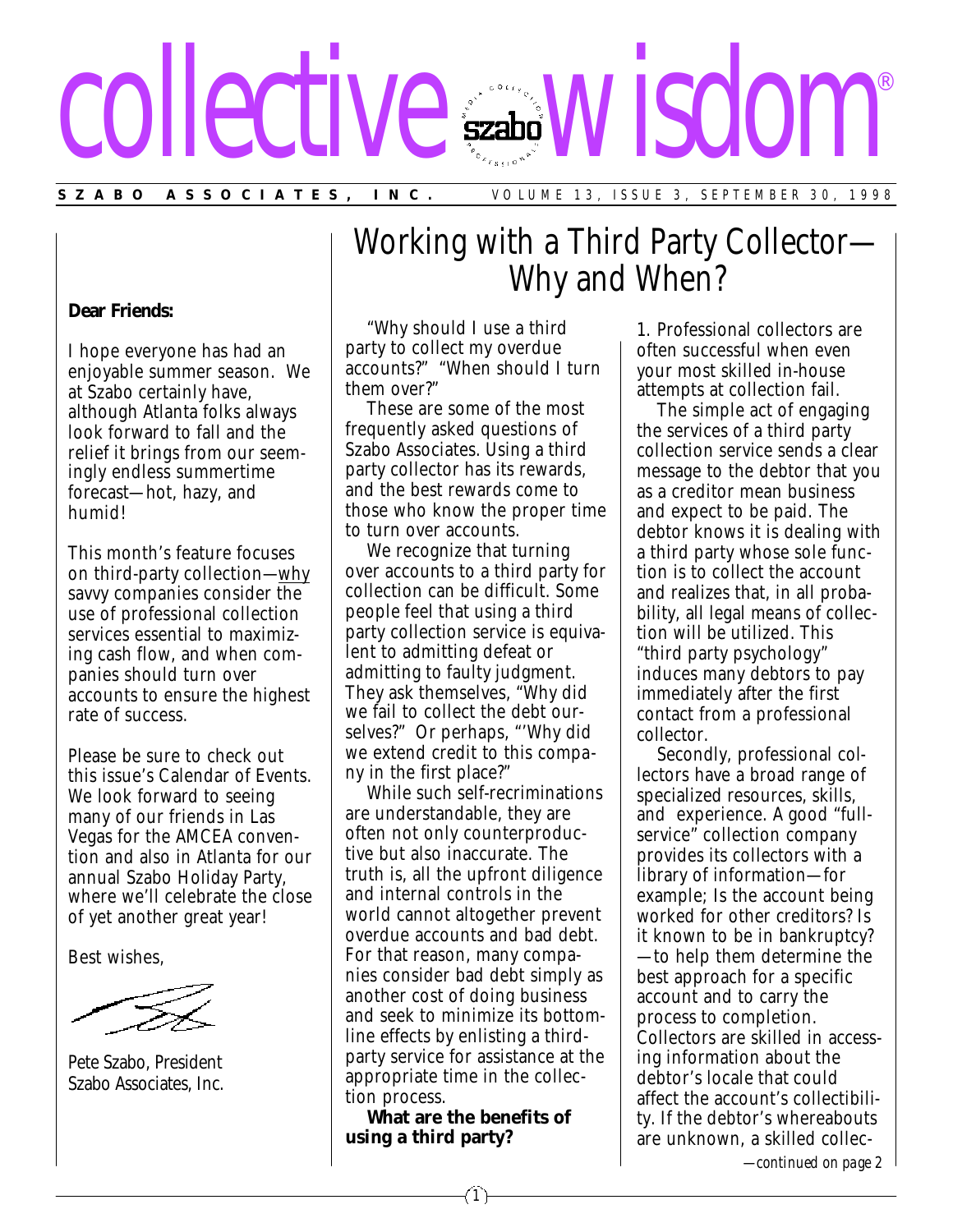## *Third Party Collector—*

*—continued from page 1*

tor will "skip trace" the account to find the "lost" debtor.

Thirdly, at the time when communications between creditors and debtors "heat up," destroying any chance for future business dealings, a good third party collector can often save the creditor/debtor relationship, resolving disputes and negotiating a favorable outcome.

Finally, a good collection service can help you decide whether or not to pursue a lawsuit against a debtor and can recommend an appropriate attorney if you decide to take legal action. The collector's desired outcome is to have the client collect its money at minimum expense and in the shortest possible time. A good collection service will help you make the decision on whether or not to sue a debtor by assessing the costs, the possible time involved, and the chance of successfully collecting the judgment. The collector can be most helpful in the last area by researching impediments such as liens, mortgages, prior judgments, and other encumbrances that can affect the collectibility of the account. Prior experience that the collector has had with the debtor can also be valuable in determining whether or not to proceed with legal action. If the end result was successful collection of the account at minimum time and cost, starting legal action may be the best recourse. If, on the other hand, the debtor's attorney employed every available

### **What Should the Expectations Be?**

To get the best results from third-party collection efforts, know **what you should expect from a collection service** and **what the collection service expects from you!**

#### **Expect your collection service to:**

1. be in full compliance with all federal and state laws.

2. be licensed, bonded, and carry "errors and omissions" insurance. 3. discuss disputed accounts with you to determine if the disputes have any validity.

4. begin working on your accounts immediately*.*

5. keep accurate accounting records, disperse monies on a timely basis according to your agreement, and be willing to submit to audit upon reasonable notice.

6. be willing to give you written progress or "debtor status" reports on accounts at regular monthly intervals. Interim reports, verbal or written, should be submitted <u>immediately</u> upon your request. Reports should include a synopsis of account activity, along with an accurate accounting of any transactions, and any applicable recommendations.

7. consult you prior to taking any action that may compromise the account, unless you choose to give the collector blanket authority to use his or her own judgment.

8. avoid instituting any legal action against a debtor unless state law permits and you authorize it.

#### **Your collection service expects you to:**

1. be willing to provide complete information on any placed account, including information on credit apps and knowledge of any disputes, court notices, skips, and previous third-party placements. The more complete profile you provide, the faster the case can move forward. 2. cease all collection activity once the account is placed. If the debtor contacts you, instruct him to deal only with your collector. 3. notify the collector of any payments received by the debtor as well as any conversations the debtor had with anyone in your company after the account was placed. Accepting work-outs or offers by the debtor without keeping your collector "in the loop" can undermine the collector's efforts to negotiate what is possibly a better deal than the one you may have been pressured into taking by the debtor. 4. promptly respond to any requests from the collector for backup documentation or to discuss any decisions that must be made.

The most important expectation for both parties in a client/collector relationship should be trust. The rapport, understanding, and mutual confidence that naturally grows out of a trustful relationship will, in every respect, reap the greatest rewards!

defensive legal weapon or if attempts to levy on heavily encumbered assets were unsuccessful, negotiating an agreement for installment payments may be the best choice.

2. Professional collectors can save your company time and money.

It costs money to collect, regardless of who does it. When you consider the cost of paper, postage, record-keeping, undelivered mail returns, and labor, even the most basic of collection tools—the pastdue notice—can be costly for your company. And . . . the cost is incurred whether or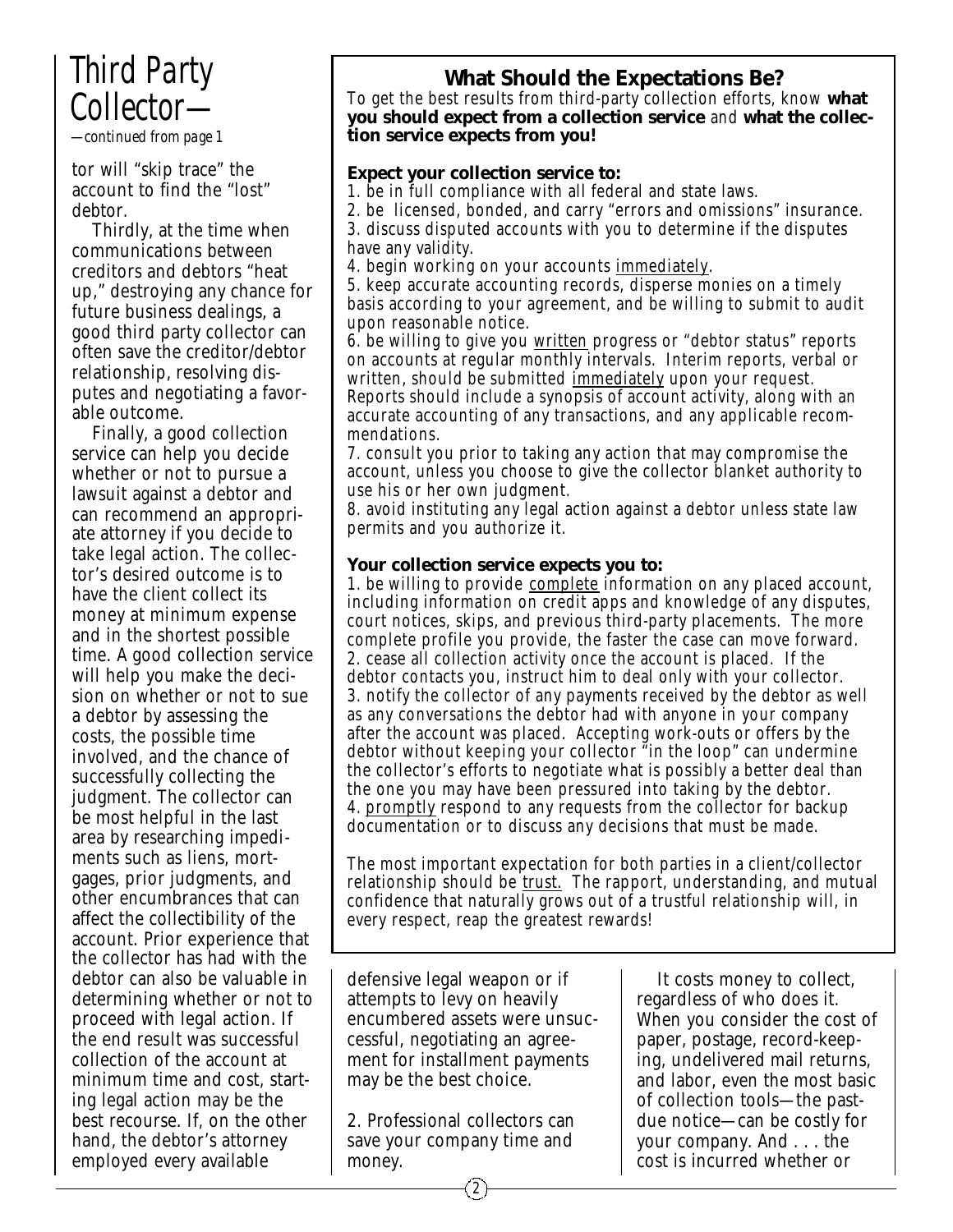not you are successful at collecting the account. (Historically, creditors receive payment on approximately 25% of accounts to which past-due notices are sent.)

Add to this the opportunity cost—the cost of the time your personnel no longer have to use in other, more productive, pursuits. Five percent of delinquent accounts can take twenty percent of your credit department's time. When a third party removes the burden of these troublesome accounts, your credit department can use its time more effectively.

Additionally, since the value of an account receivable depreciates daily, the timely use of a third party can substantially reduce your company's aging losses, resulting in fewer write-offs and higher company profits.

Finally, collection services are a recognized and legitimate business expense, which can substantiate accounting procedures needed for write-off and tax laws.

For these reasons, and because third party collectors ordinarily work on a contingency basis, absorbing the actual costs of collection themselves and receiving a percentage of the collected amount, turning over accounts on a timely basis can be the most cost-effective choice.

#### **When should we turn over accounts to a third party?**

Companies that have the most success at recovery are those that identify a potential bad debt and turn over the accounts to a third party relatively early in the collection game. You should look to a third party collector when you experience any of the following:

1. The debtor has "skipped" (moved without informing creditors or leaving a forwarding address) or you anticipate that this will occur.

3



"YOU WANT ME TO CONSIDER A THIRD PARTY, BOSS? AND JUST HOW DO YOU EXPECT ME TO PLAN A PARTY WHEN I'M TRYING TO COLLECT ALL THESE OVERDUE ACCOUNTS?"

2. The debtor has broken promises. In other words, the debtor has failed at least twice to make promised payments. 3. The debtor has taken personal offense at being asked for the money.

4. There are unfounded disputes. Any effective contact with the debtor should be considered lost if you know the debtor's claims are unfounded and the debtor refuses to accept the evidence that this is so.

5. The account is 90 days overdue. By this time, any discrepancy should have been resolved or adequate money should have been received to roll the account back into a 60 day or better status.

A credit manager's prime directive is to *maximize cash flow for the company.* The time spent trying to collect a 90-day \$5,000 account could easily meet or exceed the time needed to make calls to several agencies with 30-day and 60 day accounts—calls that might bring in \$500,000 to the company coffers. And if a 60-day account is neglected while your department pursues the 90-day account, that untended account may itself become a troublesome 90-day account.

In the final analysis, the annual cost for complete professional collection services will seldom equal that of one employee. For the very same cost of using your in-house resources to collect—or for less—you can employ the services of a fully staffed and professionally trained collection service organization whose only objective is to help your company control credit losses and stay profitable! ♦